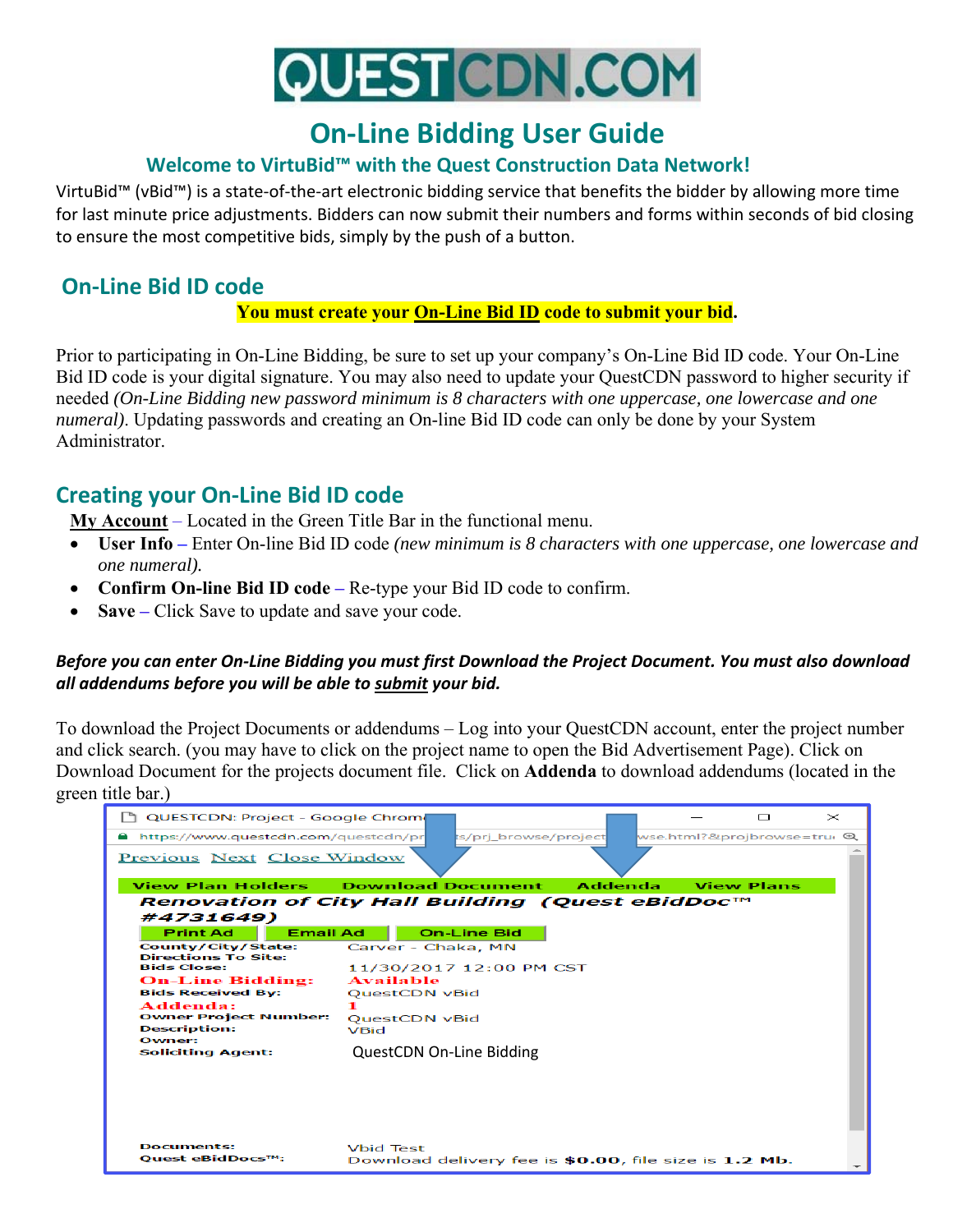# **Accessing On‐Line Bidding**

There are two ways to access QuestCDN On-Line Bidding

**1.** Click on the On-Line Bidding button to log into Quest VirtuBid™ *(located on the first page of QuestCDN in the black/ green title bar)*.

| <b>IQUEST CDN</b>                                              | Home | <b>Contact Ouest</b> | <b>FAO's</b> | Logout |
|----------------------------------------------------------------|------|----------------------|--------------|--------|
| The Construction Industry's Premier Bid Management System      |      |                      |              |        |
| Requests Industry Directory My Acc unt<br><b>Projects</b>      |      |                      |              |        |
| <b>QAP Projects Results On-Line Bidding</b><br>On-Line Bidding |      |                      |              |        |
|                                                                |      |                      |              |        |

**2.** Enter the project number and click search. *(You may have to click on the project name to open the Bid Advertisement page).*

| <b>OUEST CDN</b>                                                               |                                                             | Home                 | <b>Contact Ouest</b>         | FAQ's | Logout |    |                        |
|--------------------------------------------------------------------------------|-------------------------------------------------------------|----------------------|------------------------------|-------|--------|----|------------------------|
| The Construction Industry's Premier Bid Management System                      |                                                             |                      |                              |       |        |    |                        |
| <b>Projects</b><br><b>Industry Directory</b><br><b>Requests</b>                | <b>My Account</b>                                           |                      |                              |       |        |    |                        |
| <b>On-Line Bidding</b><br><b>Results</b><br><b>QAP Projects</b>                |                                                             |                      |                              |       |        |    |                        |
| Project Number $\vee$<br>4731649<br>is $\vee$<br>search                        | Project # & Search<br>Quest Alliance Partner (QAP) Projects |                      |                              |       |        |    |                        |
| Post<br>Category                                                               | <b>Name</b>                                                 | <b>Bid Date/Time</b> |                              | City  | County | St | Owner                  |
| Date/Tin                                                                       |                                                             |                      |                              |       |        |    |                        |
| 11/09/16 0 Buildings Rehabilitation/Renovatio Renovation of City Hall Building |                                                             |                      | 11/30/2017 12:00 PM CS Chaka |       | Carver |    | MN   QUestCDN - Shelly |
|                                                                                |                                                             |                      |                              |       |        |    |                        |

On the Bid Advertisement Page click the On-Line Bid Button.

| Previous Next Close Window                       |                 |                    |                         |                           |                   |
|--------------------------------------------------|-----------------|--------------------|-------------------------|---------------------------|-------------------|
| View Plan Holders Download Document Addenda      |                 |                    |                         |                           | <b>View Plans</b> |
| Renovation of City Hall Building (Quest eBidDoc™ |                 |                    |                         |                           |                   |
| #4731649)                                        |                 |                    |                         |                           |                   |
| <b>Print Ad</b>                                  | <b>Email Ad</b> |                    | <b>On-Line Bid</b>      | <b>On-Line Bid Button</b> |                   |
| County/City/State:                               |                 | Carver - Chaka, MN |                         |                           |                   |
| <b>Directions To Site:</b><br><b>Bids Close:</b> |                 |                    | 11/30/2017 12:00 PM CST |                           |                   |
| <b>On-Line Bidding:</b>                          |                 | Available          |                         |                           |                   |
| <b>Bids Received By:</b>                         |                 | QuestCDN vBid      |                         |                           |                   |
| Addenda:                                         |                 |                    |                         |                           |                   |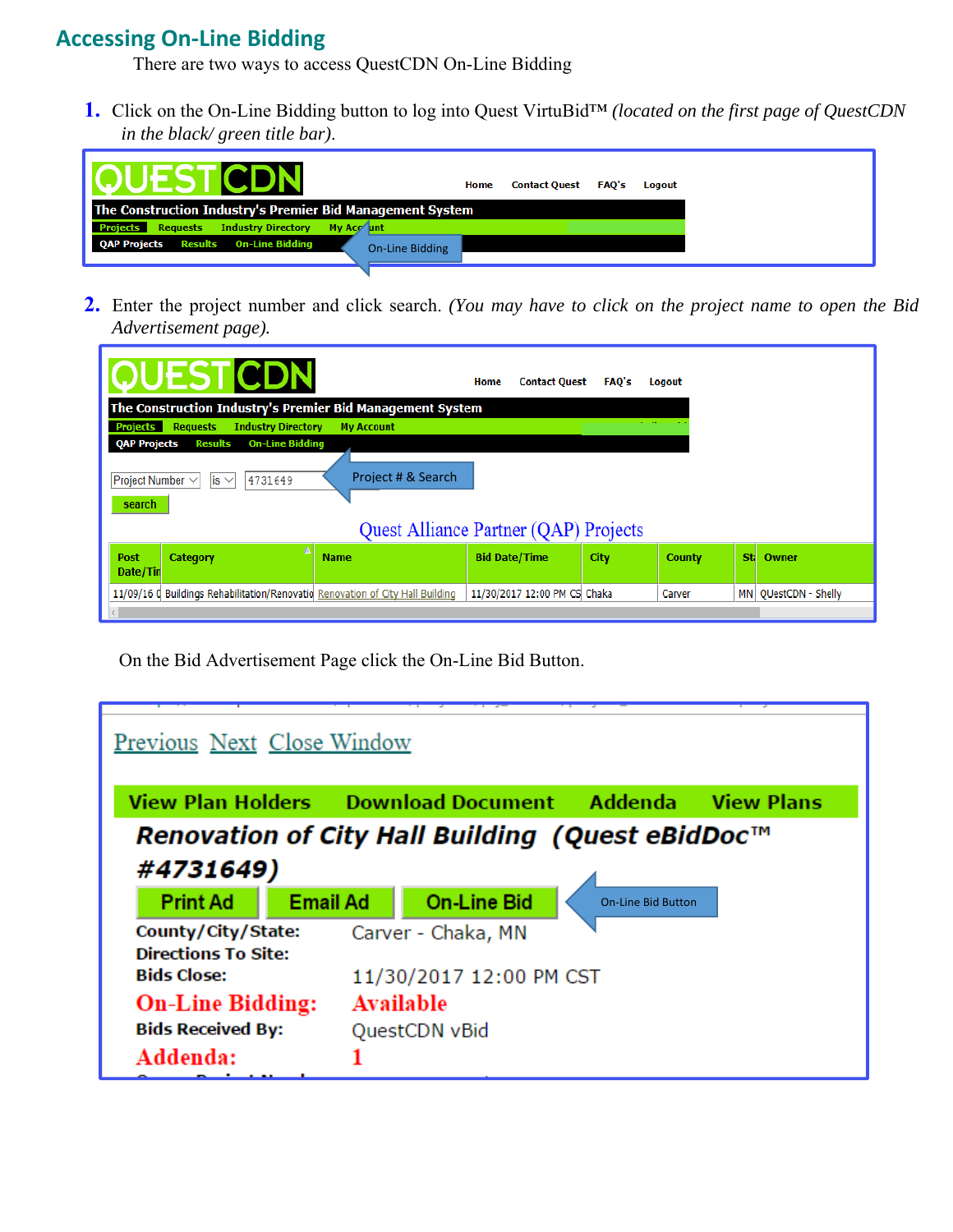# **Logging into Vbid ‐ On‐Line Bidding**

- **1.** Log into Vbid On-Line Bidding using your **QuestCDN** User Name and Password. (Password must = *new security minimum of 8 characters with one uppercase, one lowercase and one numeral. If needed, go to "My Account" to update the password.)*
- **2.** On the Home page of vBid On-Line Bidding projects are sorted by Bids Started, Bids Available, Bids Submitted, Bids Closed (Bid Submitted), Bids Closed (no bid submitted).

|      | JEST vBl                                                                          |         |        |       |                         |                            | <b>Contact Quest</b> | Logout                                           |             |
|------|-----------------------------------------------------------------------------------|---------|--------|-------|-------------------------|----------------------------|----------------------|--------------------------------------------------|-------------|
|      | The Construction Industry's Premier Bid Management System                         |         |        |       |                         |                            |                      |                                                  |             |
| Home |                                                                                   |         |        |       |                         |                            |                      |                                                  |             |
|      | $\Box$ Bids Started (Click the +/- to expand/contract the list)                   |         |        |       |                         |                            |                      |                                                  |             |
|      | <b>Name</b>                                                                       | City    | County | State | <b>Bid Date</b>         | <b>Solicitor</b>           | Owner                | <b>Last Modified</b>                             | <b>User</b> |
|      | Renovation of City Hall Buildir Chaka                                             |         | Carver | MN    | 11/30/2017 12:00 PM CST |                            |                      | OuestCDN - Prd OUestCDN - Sh 11/17/2016 02:48 PM | Shelly Kahl |
|      |                                                                                   |         |        |       |                         |                            |                      |                                                  |             |
|      | $\Box$ Bids Available (Click the +/- to expand/contract the list)                 |         |        |       |                         |                            |                      |                                                  |             |
|      | No projects meet this criteria                                                    |         |        |       |                         |                            |                      |                                                  |             |
|      |                                                                                   |         |        |       |                         |                            |                      |                                                  |             |
|      |                                                                                   |         |        |       |                         |                            |                      |                                                  |             |
|      | $\Box$ Bids Submitted (Click the +/- to expand/contract the list)                 |         |        |       |                         |                            |                      |                                                  |             |
|      | No projects meet this criteria                                                    |         |        |       |                         |                            |                      |                                                  |             |
|      |                                                                                   |         |        |       |                         |                            |                      |                                                  |             |
|      | $\Box$ Bids Closed (Bid submitted) (Click the +/- to expand/contract the list)    |         |        |       |                         |                            |                      |                                                  |             |
|      | <b>Name</b>                                                                       | City    | County | State | <b>Bid Date</b>         | <b>Solicitor</b>           | Owner                | <b>Last Submitted</b>                            | <b>User</b> |
|      | Airport On-line Bid Project                                                       | Waconia | Carver | MN    | 10/28/2016 04:00 PM CDT | QuestCDN - Prd shelly kahl |                      | 10/28/2016 03:58 PM                              | Shelly Kahl |
|      |                                                                                   |         |        |       |                         |                            |                      |                                                  |             |
|      | $\Box$ Bids Closed (No bid submitted) (Click the +/- to expand/contract the list) |         |        |       |                         |                            |                      |                                                  |             |
|      | <b>Name</b>                                                                       | City    | County | State | <b>Bid Date</b>         | <b>Solicitor</b>           | Owner                | <b>User</b>                                      |             |

**3.** Select your project by clicking on the underlined project name.

# **Qualification Tab**

The Qualification Tab will contain all necessary documents and forms uploaded by the owner/solicitor that are required for the project. Download all documents and forms that are required, fill them out and upload the completed forms back to the project (if required).

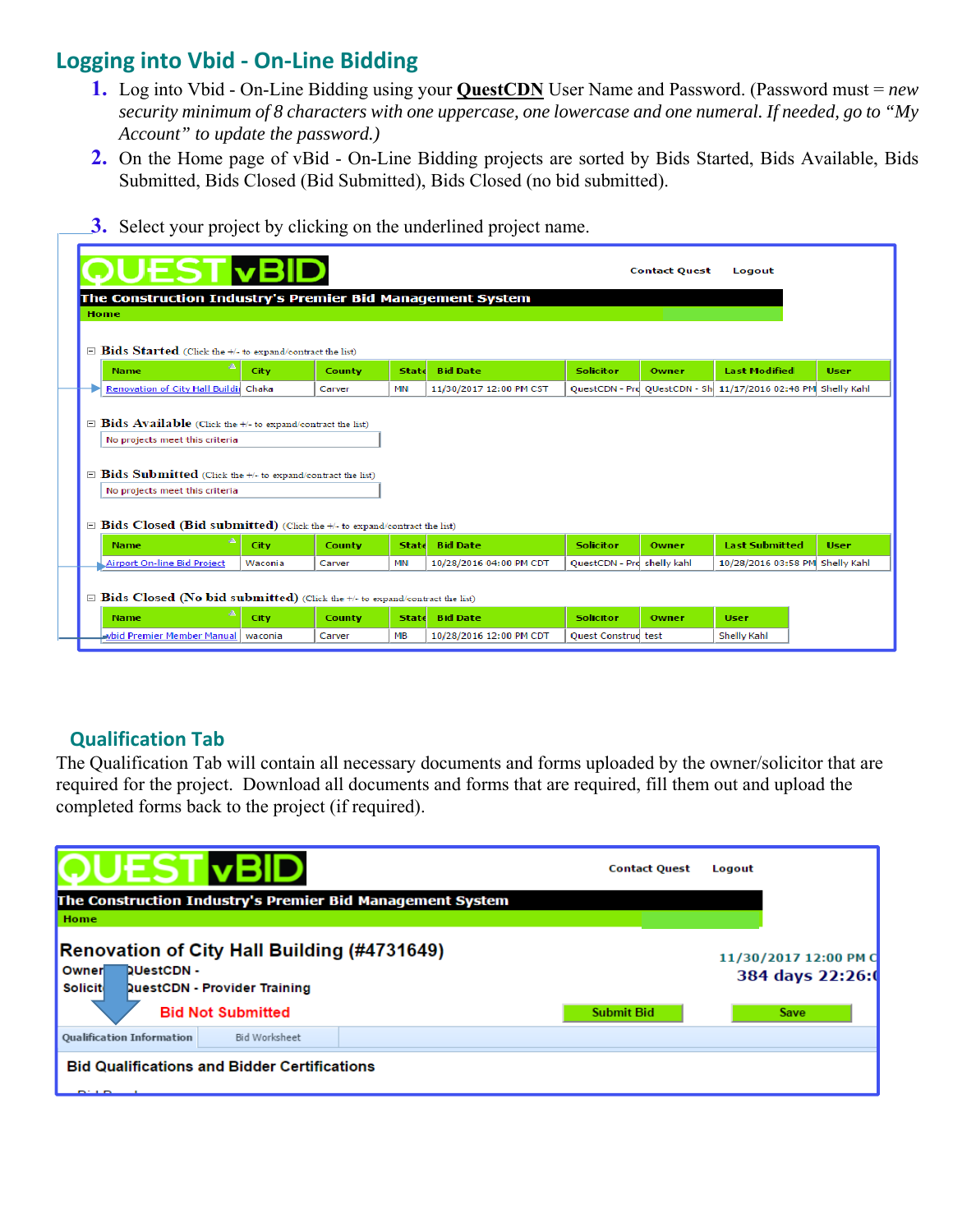# **Qualification Sections**

#### **1. Bid Bond Section**

 Complete the Bid Bond information which **could be** an electronic (pdf) version of your bid bond or Surety 2000. (*this information depends on what the solicitor has requested).* If both are offered you only need to complete one.

#### **A. Electronic Bid Bond**

Upload your file containing your company's bid bond information

#### **B. Surety2000 Bid Bond**

- Enter the **Contract Number** (This is the QuestCDN project number)
- Enter the **Contractor ID** (This is your QuestCDN member number)

The Unique Contract Number and Unique Contractor ID must first be provided to the Insurance Agency and the agent must use these two numbers when requesting a Surety Bond ID. Your Contractor ID will stay the same but the Contract Number will change from project to project.

| UESTvBl                                                                                                              |                                 | <b>Contact Quest</b>                                                                                                                  | Logout                                    |
|----------------------------------------------------------------------------------------------------------------------|---------------------------------|---------------------------------------------------------------------------------------------------------------------------------------|-------------------------------------------|
|                                                                                                                      |                                 |                                                                                                                                       |                                           |
| Home                                                                                                                 |                                 | The Construction Industry's Premier Bid Management System                                                                             |                                           |
| <b>Renovation of City Hall Building (#4731649)</b><br>Owner: QUestCDN -<br>Solicitor: QuestCDN - Provider Training - |                                 |                                                                                                                                       | 11/30/2017 12:00 PM C<br>384 days 22:26:0 |
|                                                                                                                      | <b>Bid Not Submitted</b>        | <b>Submit Bid</b>                                                                                                                     | Save                                      |
| <b>Qualification Information</b>                                                                                     | <b>Bid Worksheet</b>            |                                                                                                                                       |                                           |
| <b>Bid Qualifications and Bidder Certifications</b>                                                                  |                                 |                                                                                                                                       |                                           |
| -Bid Bond-<br>Attach electronic bid bond                                                                             |                                 | This project requires a bid bond of 5% of the value of the submitted bid.<br>A<br>Choose File   No file chosen<br><b>Upload</b><br>or |                                           |
| Enter your Surety 2000 bid bond<br>information                                                                       | Contractor id<br><b>Bond</b> id | Contract number 4731649<br>B<br>Validate<br>4626031<br><b>Save</b>                                                                    |                                           |

#### **2. Bidder must download the following file for bid submission section**

 Download all documents that are shown as requiring a download. Each required download will have a file name and a download link. Click on the Save Button to update the screen. The screen will now show the downloaded date of the file.

| Bidder must download the following files for bid submission. |          |               |                        |                    |
|--------------------------------------------------------------|----------|---------------|------------------------|--------------------|
| On-Line Bidding -<br>certification form.xps                  | download | Download file | downloaded 16-Nov-2016 | Downloaded<br>Date |
|                                                              |          |               |                        |                    |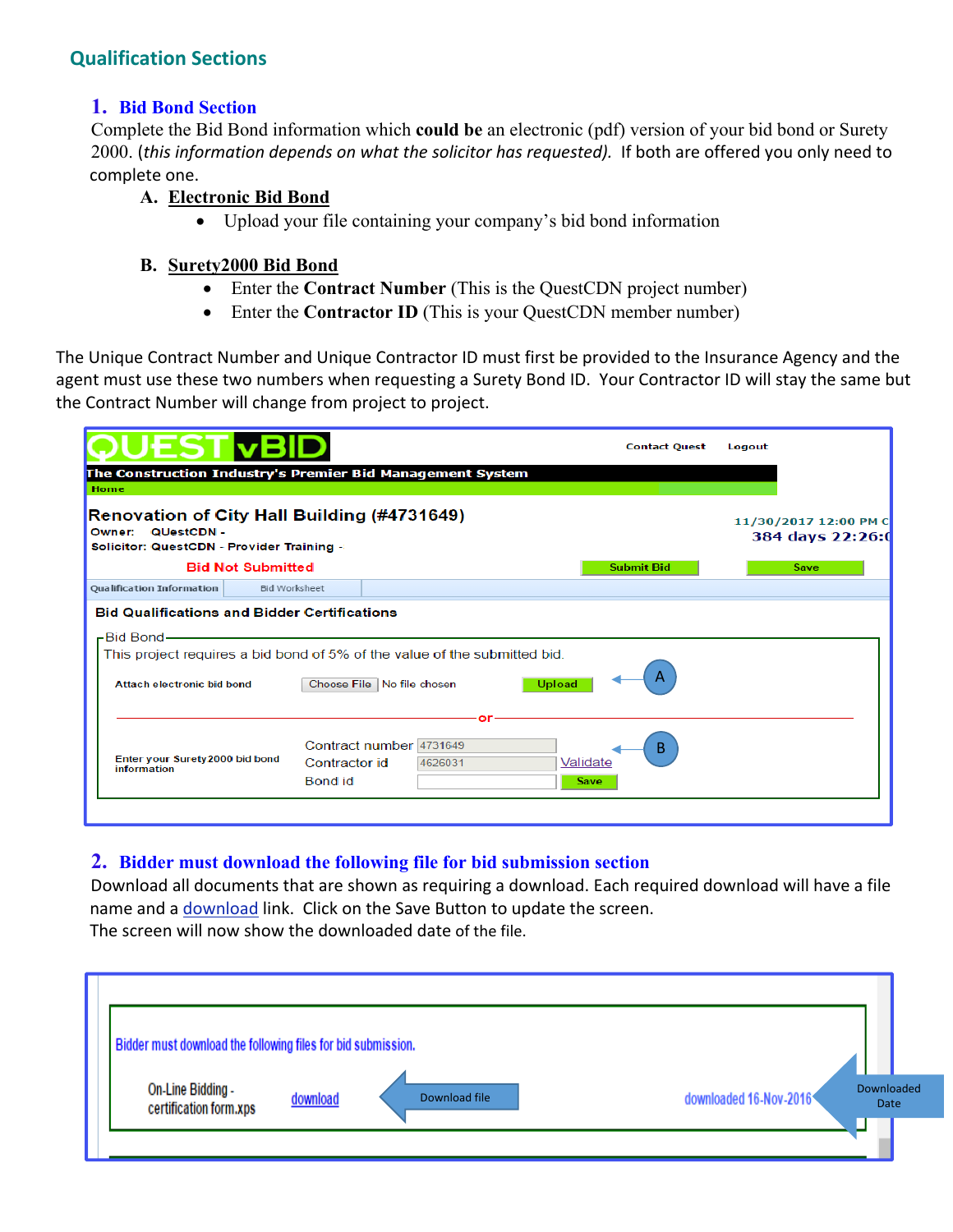**3. Bidder must download, complete, and submit (or replace) the following files for bid submission section**

Click the Download link to download all required documents, select the **Save** button to update, there will now be a **Upload** Button. Complete all information and save the document(s) to your computer. Select the **Choose File** button to retrieve your file from your computer. Select the **Upload** button to upload your file to the bid.

- **A) Completed Upload** The name of the uploaded document will be shown next to the Upload button.
- **B) Downloaded Date** If you have downloaded the document but not uploaded your completed document file, the message shows the document downloaded date. You need to upload your file before you can submit your bid.

**C) Download File** ‐ If you have not downloaded the document a message will display‐ downloading required for bid submission. You need to download and upload the completed file before you can submit your bid.

#### **4. Check or Replace File**

Quest vBid allows you to check your uploaded documents and replace them as often as you need. To check the file uploaded, click on the uploaded document name. To replace it, select **Choose File** and retrieve the correct file from your computer. Select **Upload** to complete the upload of your replacement file.

|                                                              |                      | Bidder must download, complete, and submit (or replace) the following files for bid submission. |                                |                                                                                                             |
|--------------------------------------------------------------|----------------------|-------------------------------------------------------------------------------------------------|--------------------------------|-------------------------------------------------------------------------------------------------------------|
| On-Line Bidding -<br>Specifications.xps<br>On-Line Bidding - | download<br>download | Choose File   No file chosen<br>#4<br>Choose File<br>No <b>h</b> <sub>c</sub> rosen             | <b>Upload</b><br><b>Upload</b> | On-Line Bidding -<br>$\overline{A}$<br>Specifications.xps<br>uploaded 10-Nov-2016<br>downloaded 16-Nov-2016 |
| Specifications.xps                                           |                      |                                                                                                 |                                |                                                                                                             |
| Quest equipment signiture<br>001.jpg                         | download             | downloading required for bid submission                                                         |                                |                                                                                                             |

**5.** Post letting information works the same as the sections above, except there is a separate due date, after the normal letting close. Documents requested in this section can be uploaded any time after the actual bid letting time but must be uploaded before the Deadline date and time set by the solicitor. Please check the separate due date and comply.

| Post letting information submittals Deadline: 08-DEC-2016 12:00 PM | Deadline date     |      |
|--------------------------------------------------------------------|-------------------|------|
| Download, complete, and submit (or replace) the following files.   |                   |      |
| Post letting Submittion.pdf download                               |                   |      |
| Cancel                                                             | <b>Submit Bid</b> | Save |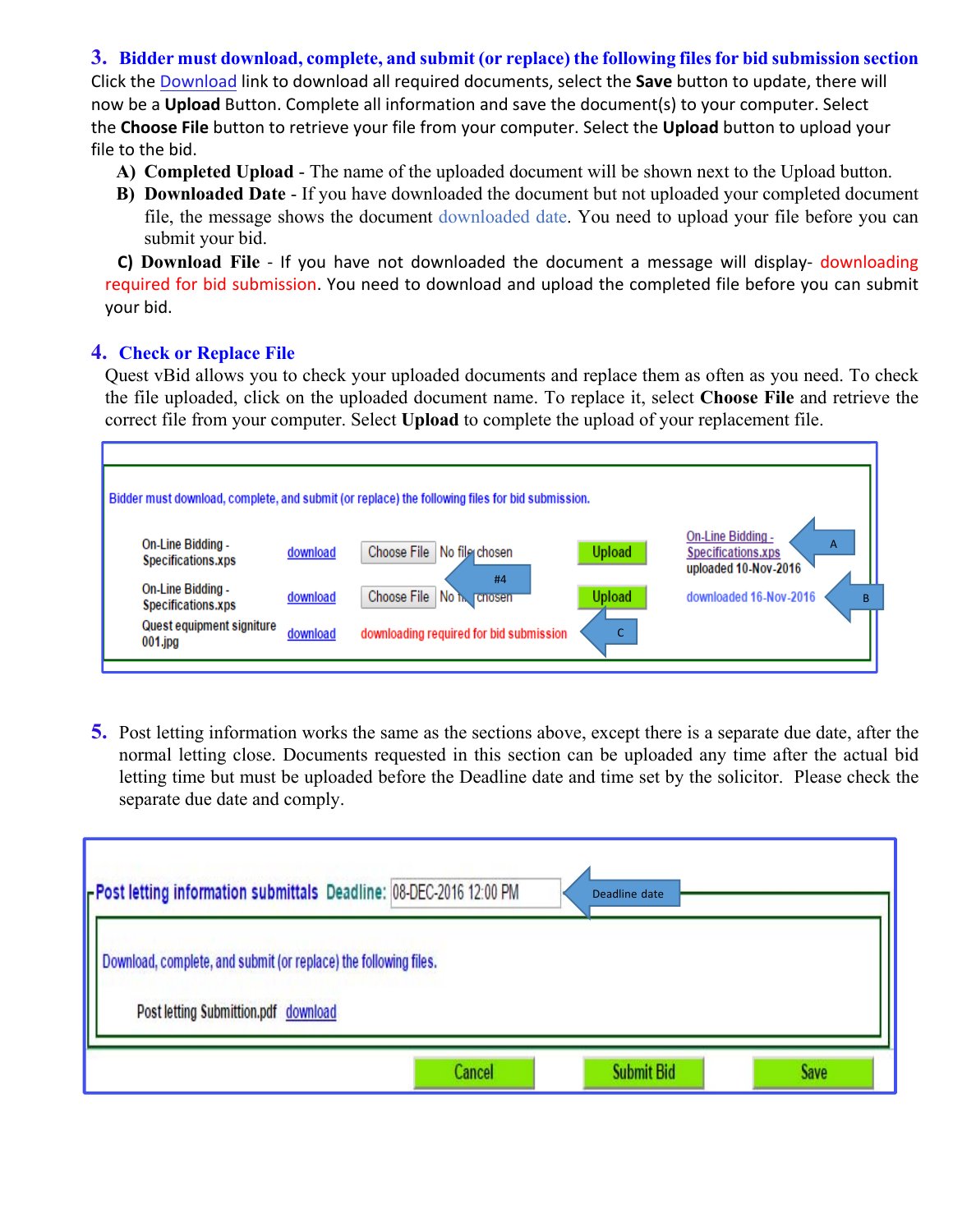# **Bid Worksheet Tab**

# Work Sheet Sections

- White sections are part of the Base Bid and require that you bid each item before submitting.
- Pink sections are Optional and completion may or may not be mandatory, Items in this section will not be added to the base bid. Please follow the instructions specified by the solicitor.
- Blue sections are Fixed and specified by the solicitor, you cannot change them and they are automatically added to the base bid.

### Entering the Unit Price Fields

- Fill in the Unit Price Field by clicking on the appropriate line item in the worksheet. You can move from unit price to unit price by using your Enter key or the Up/Down Arrow. When finished be sure to click **Save**.
- Once you have finished both the Qualification page and the Worksheet page you are ready to **Submit Bid**.

### Import & Export CSV

.

- Use the Export to CSV button to export the Bid Worksheet to an Excel spreadsheet. This option may be helpful for additional calculations and percentage markups on the unit price.
- Use the Import from CSV button to import your Excel spreadsheet back to the Bid Worksheet.

# *You may not add or make changes to the headers or verbiage and you may not move line items. If changes have been made to any of these fields the Import CSV will fail to upload correctly and you will not be able to submit your bid or your bid may be incorrect. Only make changes to the Unit Price Field.*

| Home                      | UEST                                              |                                                                    | The Construction Industry's Premier Bid Management System                                                                                        |                   | <b>Contact Quest</b>         | Logout<br><b>Contract Contract</b> |                                              |
|---------------------------|---------------------------------------------------|--------------------------------------------------------------------|--------------------------------------------------------------------------------------------------------------------------------------------------|-------------------|------------------------------|------------------------------------|----------------------------------------------|
|                           | Owner: QUestCDN -<br><b>Solicitor: QuestCDN -</b> | Renovation of City Hall Building (#4731649)<br><b>Bid Not Subm</b> |                                                                                                                                                  | <b>Submit Bid</b> |                              | Save                               | 11/30/2017 12:00 PM CST<br>383 days 18:44:23 |
| Qualification Information |                                                   | <b>Bid Worksheet</b>                                               | Sections shown in this color are not included in the Base Bid Total<br>Sections shown in this color are fixed and cannot be edited by the bidder |                   |                              |                                    |                                              |
| <b>Line Item</b>          | <b>Item Code</b>                                  | <b>Item Description</b>                                            |                                                                                                                                                  | <b>UofM</b>       | Quantity                     | <b>Unit Price</b>                  | <b>Extension</b>                             |
| 3                         | 4SDR35                                            | 4" PVC SDR35 PIPE                                                  |                                                                                                                                                  | Ln Ft             | 2500                         |                                    |                                              |
|                           |                                                   |                                                                    |                                                                                                                                                  |                   | <b>PVC PIPE Total:</b>       |                                    | \$0.00                                       |
| <b>E PVC FITTINGS</b>     |                                                   |                                                                    |                                                                                                                                                  |                   |                              |                                    |                                              |
| 4                         | 8SDR3590                                          | 8" PVC SDR35 90 Bend                                               |                                                                                                                                                  | ea                | 100                          |                                    |                                              |
| 5                         | 6SDR3545                                          | 6" PVC SDR35 45 BEND                                               |                                                                                                                                                  | EA                | 50                           |                                    |                                              |
| 6                         | 4SDR3590                                          | 4" PVC SDR35 90 BEND                                               |                                                                                                                                                  | EA                | 100                          |                                    |                                              |
|                           |                                                   |                                                                    |                                                                                                                                                  |                   | <b>PVC FITTINGS Total:</b>   |                                    | \$0.00                                       |
| $\Box$ ALTERNATE PIPE     |                                                   |                                                                    |                                                                                                                                                  |                   |                              |                                    |                                              |
|                           | <b>8C900</b>                                      | 8" PVC C900 PIPE                                                   |                                                                                                                                                  | LN FT             | 3500                         |                                    |                                              |
| 8                         | 6C900                                             | 6" PVC C900 PIPE                                                   |                                                                                                                                                  | LN FT             | 8500                         |                                    |                                              |
| 9                         | <b>4C900</b>                                      | 4" PVC C900 PIPE                                                   |                                                                                                                                                  | Ln Ft             | 2500                         |                                    |                                              |
|                           |                                                   |                                                                    |                                                                                                                                                  |                   | <b>ALTERNATE PIPE Total:</b> |                                    | \$0.00                                       |
| $\Box$ Labor              |                                                   |                                                                    |                                                                                                                                                  |                   |                              |                                    |                                              |
| 10                        | Labor                                             | Work Estimat<br><b>lor</b><br>Import from CSV                      | Export to CSV                                                                                                                                    | ea                | $\mathbf{1}$                 | \$2,000.00                         | \$2,000.00                                   |
|                           |                                                   |                                                                    |                                                                                                                                                  |                   | <b>Labor Total:</b>          |                                    | \$2,000.00                                   |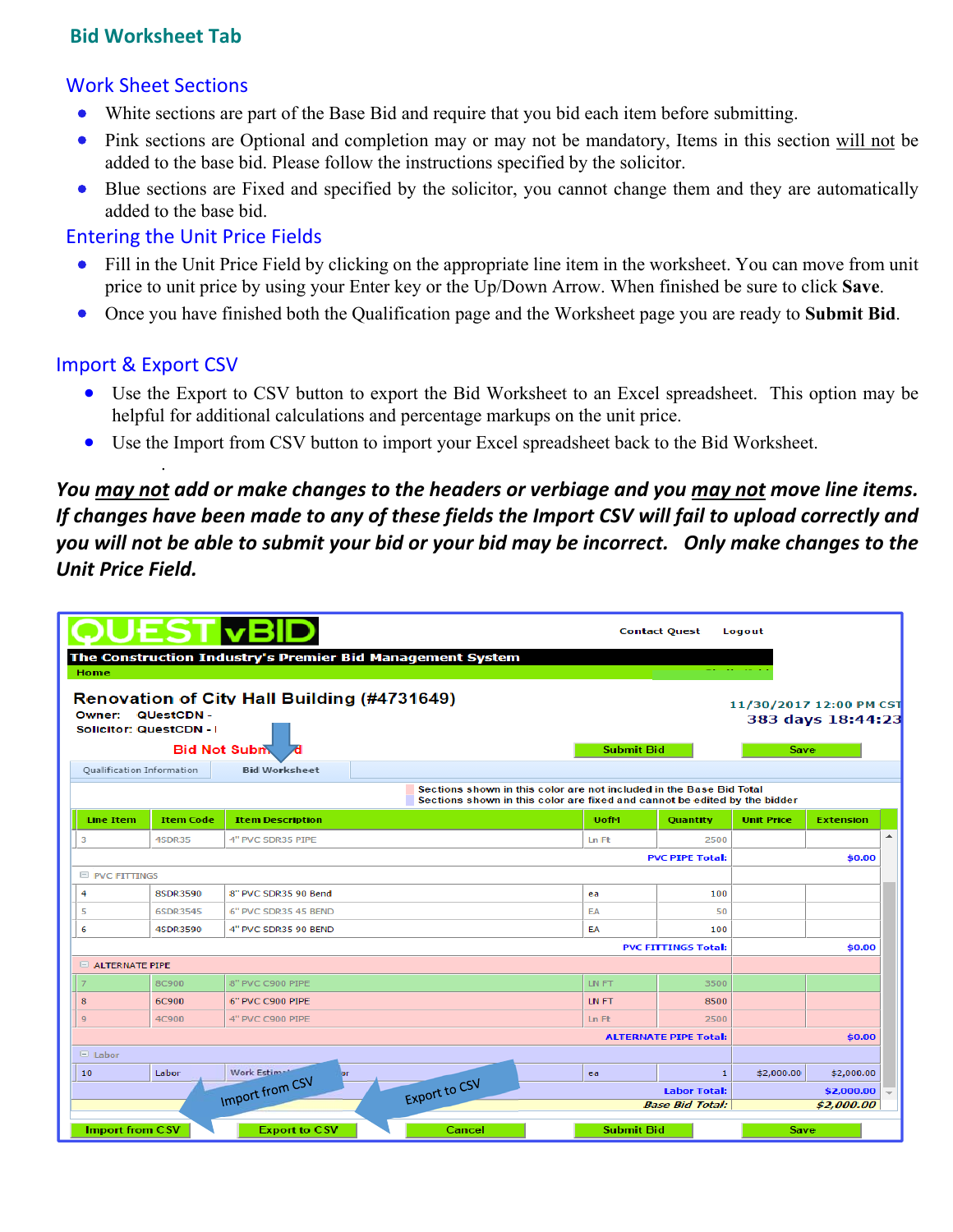#### **Submitting your On‐Line Bid with Bid ID code**

*Download all addenda's before you submit your bid. If addendums are not downloaded, you will not be able to submit your bid. Return to QuestCDN and login to download.* 

Enter your **On‐Line Bid ID** code and check the **I Agree** box to accept the Terms and Conditions. Submit your bid*– (the On‐Line Bid Id code is a special pass code required only at bid submittal, this code is your digital signature– it can be added or changed by logging into your QuestCDN account @* www.questcdn.com *‐ once logged into your account go to "My Account" located in the green title bar and select User Info. Add or change your Bid ID Code, remember to save your changes).* 

| <b>QUESTCDN's TERMS OF USE FOR BIDDERS</b>                                                                                                                                                                                                                                                                                                                                                                                                                                                                                                                                                                                                                                                                                        |  |
|-----------------------------------------------------------------------------------------------------------------------------------------------------------------------------------------------------------------------------------------------------------------------------------------------------------------------------------------------------------------------------------------------------------------------------------------------------------------------------------------------------------------------------------------------------------------------------------------------------------------------------------------------------------------------------------------------------------------------------------|--|
| This Terms of Use for Bidders Agreement ("Agreement") is between Quest Construction Data Network,<br>LLC, P.O. Box 412, Spring Park, Minnesota 55384-0412 ("QUESTCDN") and you (which may be<br>identified in this agreement as "You," "Your," or "User"). By accepting this Agreement you are<br>accepting its terms on behalf of both you personally and any entity for which you are an agent of or<br>appear to represent as indicated by the information you provide in registering with the QUESTCDN<br>Web site and the Quest VirtuBid (hereafter vBid) services, and the terms "You," "Your," and "User"<br>shall include both you personally and that entity.                                                            |  |
| This Agreement is in addition to any other terms and conditions or other agreements QUESTCDN<br>presents to You in writing either on QUESTCDN's Web site or as a part of the Quest vBid services and<br>You agree to as a part of using its Web site or the Quest vBid services, including without limitation the<br>Construction Data Network, LLC Web site Terms of Use, contain the terms and conditions that govern<br>Your use of the QUESTCDN Web site and the Quest vBid services. These agreements constitute the<br>entire agreement among the parties relating to this subject matter, and these agreements supersede<br>all prior or contemporaneous communications and proposals, whether electronic, oral or written |  |
| Bid ID Code<br>Enter your On-Line Bid ID code:<br>This ID code is your digital signature.                                                                                                                                                                                                                                                                                                                                                                                                                                                                                                                                                                                                                                         |  |
| If you do not reme/nber your On Line Bid ID Code, you may change it by logging in at QuestCDN.com and goin<br>to the                                                                                                                                                                                                                                                                                                                                                                                                                                                                                                                                                                                                              |  |
| pecount administrator has access to this page.<br>My Account page<br>I Agree<br>$\Box$<br>Agree<br>By clicking the<br>eckbox and entering your On-Line Bid ID code you are agreeing to the terms displayed above.                                                                                                                                                                                                                                                                                                                                                                                                                                                                                                                 |  |
| Cancel<br>Submit                                                                                                                                                                                                                                                                                                                                                                                                                                                                                                                                                                                                                                                                                                                  |  |

# Error Messages

After you Submit your bid the system verifies that you have completed all the requirements. The error message **Bid Not Submitted** will be shown if you have errors in your bid submission. Below are some examples of error messages.

- Missing bid bond information
- Required unit price is missing.
- Required addenda's have not been downloaded.
- Required file has not been uploaded.

|                           |                             |                                           | The Construction Industry's Premier Bid Management System |                                                                                                                                                  |                              |                   |                                              |                          |
|---------------------------|-----------------------------|-------------------------------------------|-----------------------------------------------------------|--------------------------------------------------------------------------------------------------------------------------------------------------|------------------------------|-------------------|----------------------------------------------|--------------------------|
| Home                      | Item unit price is missing. | Required bid bond has not been entered.   | <b>Bid Bond Error</b>                                     |                                                                                                                                                  |                              |                   |                                              |                          |
|                           | Owner: QUestCDN -           | Solicitor: QuestCDN - Provider Training - | <b>Renovation of City Hall Building (#4731649)</b>        |                                                                                                                                                  |                              |                   | 11/30/2017 12:00 PM CST<br>383 days 17:58:04 |                          |
|                           |                             | <b>Bid Not Submitted</b>                  | <b>Bid Not Submitted</b>                                  | <b>Submit Bid</b>                                                                                                                                |                              | Save              |                                              |                          |
| Qualification Information |                             | <b>Bid Worksheet</b>                      |                                                           |                                                                                                                                                  |                              |                   |                                              |                          |
|                           |                             |                                           |                                                           | Sections shown in this color are not included in the Base Bid Total<br>Sections shown in this color are fixed and cannot be edited by the bidder |                              |                   |                                              |                          |
| <b>Line Item</b>          | <b>Item Code</b>            | <b>Item Description</b>                   |                                                           | <b>UofM</b>                                                                                                                                      | Quantity                     | <b>Unit Price</b> | <b>Extension</b>                             |                          |
| ∍                         | 4SDR35                      | 4" PVC SDR35 PIPE                         |                                                           | Ln Ft                                                                                                                                            | 2500                         |                   |                                              | $\overline{\phantom{a}}$ |
|                           |                             |                                           |                                                           |                                                                                                                                                  | <b>PVC PIPE Total:</b>       |                   | \$0.00                                       |                          |
| <b>E PVC FITTINGS</b>     |                             |                                           |                                                           |                                                                                                                                                  |                              |                   |                                              |                          |
| 4                         | 8SDR3590                    | 8" PVC SDR35 90 Bend                      |                                                           | ea                                                                                                                                               | 100                          |                   | <b>Unit Price Error</b>                      |                          |
| 5                         | 6SDR3545                    | 6" PVC SDR35 45 BEND                      |                                                           | EA                                                                                                                                               | 50                           |                   |                                              |                          |
| 6                         | 4SDR3590                    | 4" PVC SDR35 90 BEND                      |                                                           | EA                                                                                                                                               | 100                          |                   |                                              |                          |
|                           |                             |                                           |                                                           |                                                                                                                                                  | <b>PVC FITTINGS Total:</b>   |                   | \$0.00                                       |                          |
| <b>EL ALTERNATE PIPE</b>  |                             |                                           |                                                           |                                                                                                                                                  |                              |                   |                                              |                          |
| $\overline{z}$            | 8C900                       | 8" PVC C900 PIPE                          |                                                           | LN FT                                                                                                                                            | 3500                         |                   |                                              |                          |
| 8                         | <b>6C900</b>                | 6" PVC C900 PIPE                          |                                                           | LN FT                                                                                                                                            | 8500                         |                   |                                              |                          |
| $\mathbf{9}$              | <b>4C900</b>                | 4" PVC C900 PIPE                          |                                                           | Ln Ft                                                                                                                                            | 2500                         |                   |                                              |                          |
|                           |                             |                                           |                                                           |                                                                                                                                                  | <b>ALTERNATE PIPE Total:</b> |                   | \$0.00                                       |                          |
|                           |                             |                                           |                                                           |                                                                                                                                                  |                              |                   |                                              |                          |
|                           | Labor                       | <b>Work Estimated City Labor</b>          |                                                           | ea                                                                                                                                               | $\mathbf{1}$                 | \$2,000.00        | \$2,000.00                                   |                          |
| $\Box$ Labor<br>10        |                             |                                           |                                                           |                                                                                                                                                  | <b>Labor Total:</b>          |                   | \$2,000.00                                   |                          |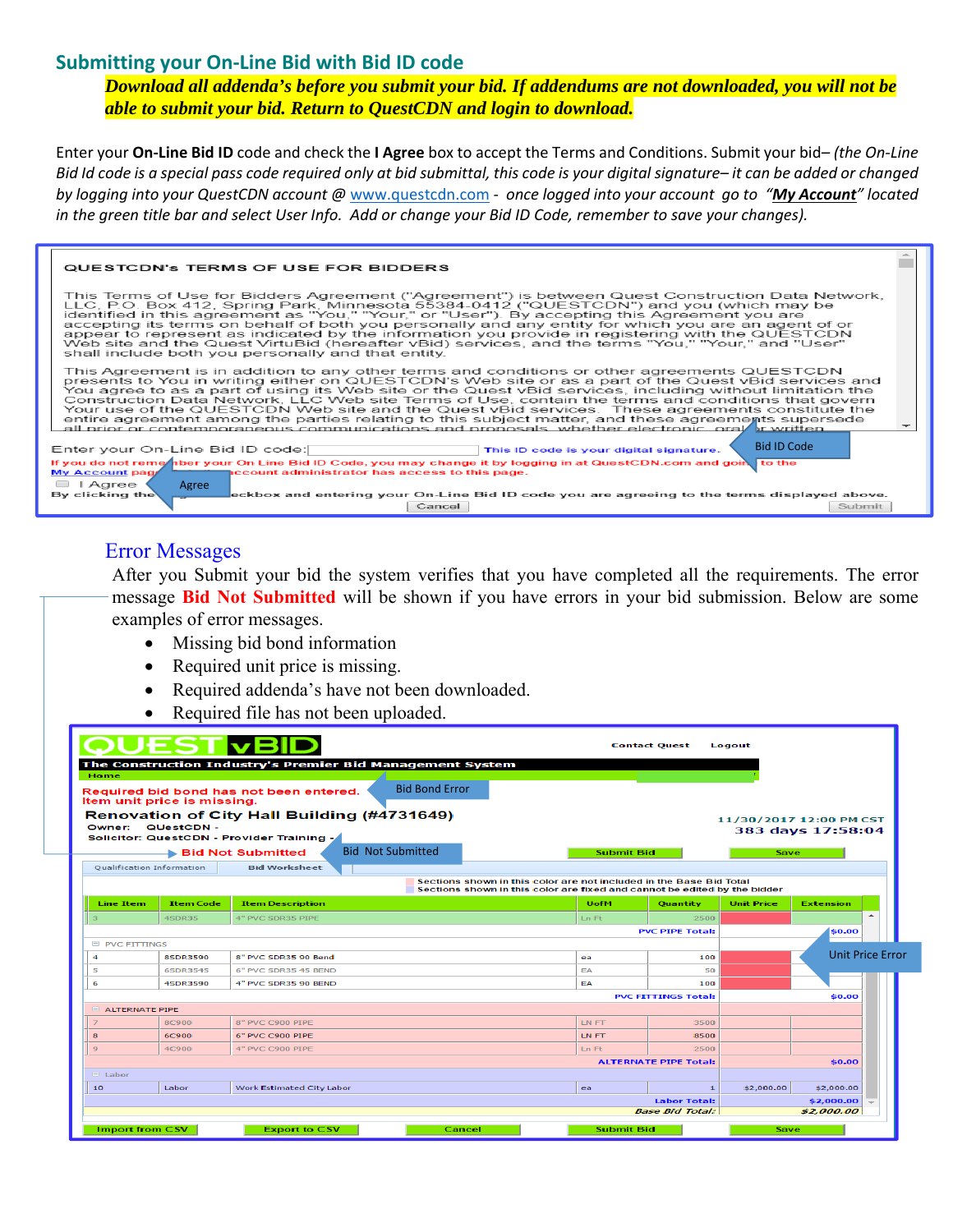|                                                                                     |                                                                          |                                                                                                                | <b>Contact Quest</b>        | Logout                                                                               |
|-------------------------------------------------------------------------------------|--------------------------------------------------------------------------|----------------------------------------------------------------------------------------------------------------|-----------------------------|--------------------------------------------------------------------------------------|
| Home                                                                                | The Construction Industry's Premier Bid Management System                |                                                                                                                |                             |                                                                                      |
|                                                                                     | Required addenda have not been downloaded.                               | Download Addenda Error                                                                                         |                             |                                                                                      |
| <b>Owner: QUestCDN</b><br>Solicitor: QuestCDN - Provider Training -                 | Renovation of City Hall Building (#4731649)                              |                                                                                                                |                             | 11/30/2017 12:00 PM CST<br>363 days 18:25:00                                         |
|                                                                                     | <b>Bid Not Submitted</b>                                                 | Submit Bid                                                                                                     |                             | Save                                                                                 |
|                                                                                     |                                                                          |                                                                                                                | <b>Contact Quest</b>        | Logout                                                                               |
| Home                                                                                | The Construction Industry's Premier Bid Management System                |                                                                                                                | <b>Shelly Kahl QuestCDN</b> |                                                                                      |
| Required file has not been uploaded.<br>Owner: QUestCDN - Shelly                    | Renovation of City Hall Building (प्रमाण्यका                             | <b>Upload Required File Error</b>                                                                              |                             | 11/30/2017 12:00 PM<br>363 days 2:24:                                                |
| Solicitor: QuestCDN - Provider Training -!                                          |                                                                          |                                                                                                                |                             |                                                                                      |
| <b>Bid Not Submitted</b>                                                            |                                                                          |                                                                                                                | <b>Submit Bid</b>           | Save                                                                                 |
|                                                                                     | <b>Bid Worksheet</b>                                                     |                                                                                                                |                             |                                                                                      |
| On-Line Bidding -                                                                   | Bidder must download the following files for bid submission.<br>download |                                                                                                                |                             | downloaded 01-Dec-2016                                                               |
| certification form.xps                                                              |                                                                          | Bidder must download, complete, and submit (or replace) the following files for bid submission.                |                             |                                                                                      |
| On-Line Bidding -<br>Specifications.xps                                             | download                                                                 | Browse.<br><b>Upload</b>                                                                                       |                             | <b>Provider Training upload Plans</b><br>and Spec.pdf<br>uploaded 01-Dec-2016        |
| On-Line Bidding -<br>Specifications.xps                                             | download                                                                 | Browse.<br><b>Upload</b>                                                                                       |                             | <b>On-Line Bidding -</b><br><b>Specifications.xps</b><br>uploaded 01-Dec-2016        |
| Quest equipment signiture<br>001.jpg                                                | download                                                                 | Browse<br><b>Upload</b>                                                                                        |                             | On-Line Bidding -<br><b>Specifications.xps</b><br>uploaded 01-Dec-2016               |
| <b>On-Line Bidding</b><br><b>Specification Form.pdf</b><br>Provider Training upload | download                                                                 | Browse.<br><b>Upload</b>                                                                                       |                             | On-Line Bidding -<br><b>Specifications.xps</b><br>uploaded 01-Dec-2016<br>Upload the |
| Plans and Spec.pdf                                                                  | download                                                                 | <b>Upload</b><br>Browse.                                                                                       |                             | downloaded 02-Dec-2016                                                               |
| <b>Qualification Information</b>                                                    |                                                                          | There are 2 unread addenda for this project. Follow this link to download them on QuestCDN (opens new window). |                             |                                                                                      |
| Bidder must download the follow, un-                                                | Download the<br>Addenda's<br>ission.                                     |                                                                                                                |                             |                                                                                      |

Make any corrections needed. Save and Submit the bid. Once your bid is submitted successfully you will receive a confirming email showing your bid was delivered (be sure to keep this email). The page message will now say **BID SUBMITTED.**

|                                                  | QUEST vBID<br><b>Contact Ouest</b><br>Logout                                              |                            |                                                           |                      |       |                             |                                |                                                                           |                  |  |  |  |  |  |
|--------------------------------------------------|-------------------------------------------------------------------------------------------|----------------------------|-----------------------------------------------------------|----------------------|-------|-----------------------------|--------------------------------|---------------------------------------------------------------------------|------------------|--|--|--|--|--|
|                                                  |                                                                                           |                            | The Construction Industry's Premier Bid Management System |                      |       |                             |                                |                                                                           |                  |  |  |  |  |  |
|                                                  | Home                                                                                      |                            |                                                           |                      |       |                             |                                |                                                                           |                  |  |  |  |  |  |
|                                                  | The bid was successfully submitted.<br><b>Renovation of City Hall Building (#4731649)</b> |                            |                                                           |                      |       |                             |                                |                                                                           |                  |  |  |  |  |  |
|                                                  | Owner:                                                                                    | <b>QUestCDN - 1</b>        |                                                           |                      |       |                             |                                | 11/30/2017 12:00 PM                                                       |                  |  |  |  |  |  |
| Solicitor: QuestCDN - Provider Training - Shelly |                                                                                           |                            |                                                           |                      |       |                             |                                |                                                                           | 381 days 3:06:   |  |  |  |  |  |
|                                                  | <b>Bid Submitted 11/14/2016 08:44 AM CST</b>                                              |                            |                                                           | <b>Bid Submitted</b> | sheet | <b>Unsubmit Bid</b><br>Save |                                |                                                                           |                  |  |  |  |  |  |
|                                                  | <b>Qualification Information</b>                                                          |                            | <b>Bid Worksheet</b>                                      |                      |       |                             |                                |                                                                           |                  |  |  |  |  |  |
|                                                  | Sections shown in this color are not included in the Base Bid Total                       |                            |                                                           |                      |       |                             |                                |                                                                           |                  |  |  |  |  |  |
|                                                  |                                                                                           |                            |                                                           |                      |       |                             |                                | Sections shown in this color are fixed and cannot be edited by the bidder |                  |  |  |  |  |  |
|                                                  |                                                                                           |                            |                                                           |                      |       |                             |                                | Submitted                                                                 |                  |  |  |  |  |  |
|                                                  | <b>Line Item</b>                                                                          | <b>Item Code</b>           | <b>Item Description</b>                                   |                      |       | <b>UofM</b>                 | <b>Ouantity</b>                | <b>Unit Price</b>                                                         | <b>Extension</b> |  |  |  |  |  |
|                                                  | $PVC$ PIPE                                                                                |                            |                                                           |                      |       |                             |                                |                                                                           |                  |  |  |  |  |  |
|                                                  |                                                                                           | 8SDR35                     | 8" PVC SDR35 PIPE                                         |                      |       | Ln Ft                       | 3500                           | \$1.85                                                                    | \$6,475.00       |  |  |  |  |  |
|                                                  | 2                                                                                         | 6SDR35                     | 6" PVC SDR35 PIPE                                         |                      |       | <b>Ln</b> Ft                | 8500                           | \$1.65                                                                    | \$14,025.00      |  |  |  |  |  |
|                                                  | 3                                                                                         | 4SDR35                     | 4" PVC SDR35 PIPE                                         |                      |       | <b>Ln Ft</b>                | 2500                           | \$1.45                                                                    | \$3.625.00       |  |  |  |  |  |
|                                                  |                                                                                           | <b>PVC PIPE Total:</b>     |                                                           |                      |       |                             |                                |                                                                           | \$24,125.00      |  |  |  |  |  |
|                                                  |                                                                                           | <b>E PVC FITTINGS</b>      |                                                           |                      |       |                             |                                |                                                                           |                  |  |  |  |  |  |
|                                                  | ÷                                                                                         | <b>8SDR3590</b>            | 8" PVC SDR35 90 Bend                                      |                      |       | ea                          | 100                            | \$4.45                                                                    | \$445.00         |  |  |  |  |  |
|                                                  | $\overline{\phantom{a}}$                                                                  | 6SDR3545                   | 6" PVC SDR35 45 BEND                                      |                      |       | FΔ                          | 50                             | \$3.35                                                                    | \$167.50         |  |  |  |  |  |
|                                                  | 6                                                                                         | <b>4SDR3590</b>            | 4" PVC SDR35 90 BEND                                      |                      |       | EA                          | 100                            | \$2.20                                                                    | \$220.00         |  |  |  |  |  |
|                                                  |                                                                                           | <b>PVC FITTINGS Total:</b> |                                                           |                      |       |                             |                                |                                                                           | \$832.50         |  |  |  |  |  |
|                                                  |                                                                                           | <b>E ALTERNATE PIPE</b>    |                                                           |                      |       |                             |                                |                                                                           |                  |  |  |  |  |  |
|                                                  |                                                                                           | 8C900                      | 8" PVC C900 PIPE                                          |                      |       | LN FT                       | 3500                           |                                                                           |                  |  |  |  |  |  |
|                                                  | 8                                                                                         | <b>6C900</b>               | 6" PVC C900 PIPE                                          |                      |       | LN FT                       | 8500                           |                                                                           |                  |  |  |  |  |  |
|                                                  | $\Rightarrow$                                                                             | 4C900                      | 4" PVC C900 PIPE                                          |                      |       | <b>Ln</b> Ft                | 2500<br><b>Base Bid Total:</b> |                                                                           | \$26,957.50      |  |  |  |  |  |
|                                                  |                                                                                           |                            |                                                           |                      |       |                             |                                |                                                                           |                  |  |  |  |  |  |
|                                                  | Import from CSV                                                                           |                            | <b>Export to CSV</b>                                      | Cancel               |       | <b>Unsubmit Bid</b>         |                                |                                                                           | Save             |  |  |  |  |  |